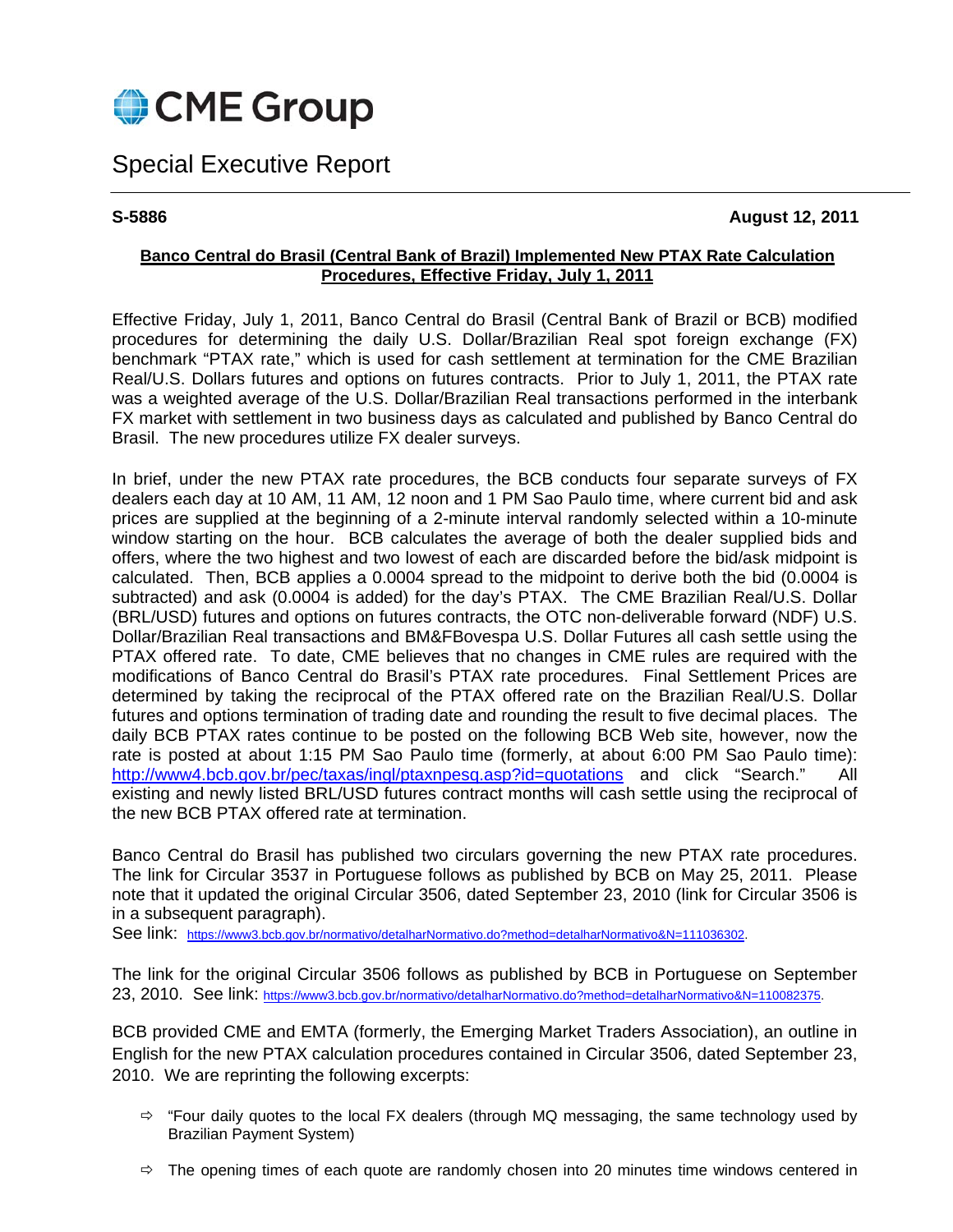# **S-5886 August 12, 2011 Page 2 of 5**

10:00, 11:00, 12:00 e 13:00 (e.g. 10:00 quote – from 9:50 to 10:10). *[Note that a subsequent BCB Circular 3537 on May 25, 2011, indicated that the time intervals decreased to 10 minutes from 20 minutes and these 10-minute intervals commenced on the hours of 10, 11 AM, 12 noon, and 1 PM Sao Paulo time.]*

- $\Rightarrow$  Each price quote period is 2 minutes long
- $\Rightarrow$  Each dealer must provide one bid and one ask price on each quote
- $\Rightarrow$  The quotes refers to the beginning of the 2 minutes interval
- $\Rightarrow$  The beginning of each quote period will be announced to the whole market (not only to the dealers)
- $\Rightarrow$  On each quote, the bid price will be computed as a trimmed mean of the bid quotes, dropped the biggest two and the lowest two. Identical procedure for the ask price.
- $\Rightarrow$  It will be calculated the middle point between the average of the four computed bid quotes and the average of the four computed ask quotes, then it will be subtracted a 0.0004 spread giving the PTAX bid price and added a 0.0004 spread giving the PTAX ask price (total spread equal to 0.0008, the same as the current spread)
- $\Rightarrow$  The PTAX is announced soon after the last price quote of the day"

Appendices 1 and 2, respectively, are rough English translations of original BCB Circular 3506 and subsequent Circular 3537, using the translation software provided by the BCB Web site.

If you have any questions, please contact Scott Brusso, Director, FX Products (email: Scott.Brusso@cmegroup.com or ph: 312-930-3133) or Steve Youngren, Associate Director, Financial Product Development (email: Steve.Youngren@cmegroup.com or ph: 312-930-4583).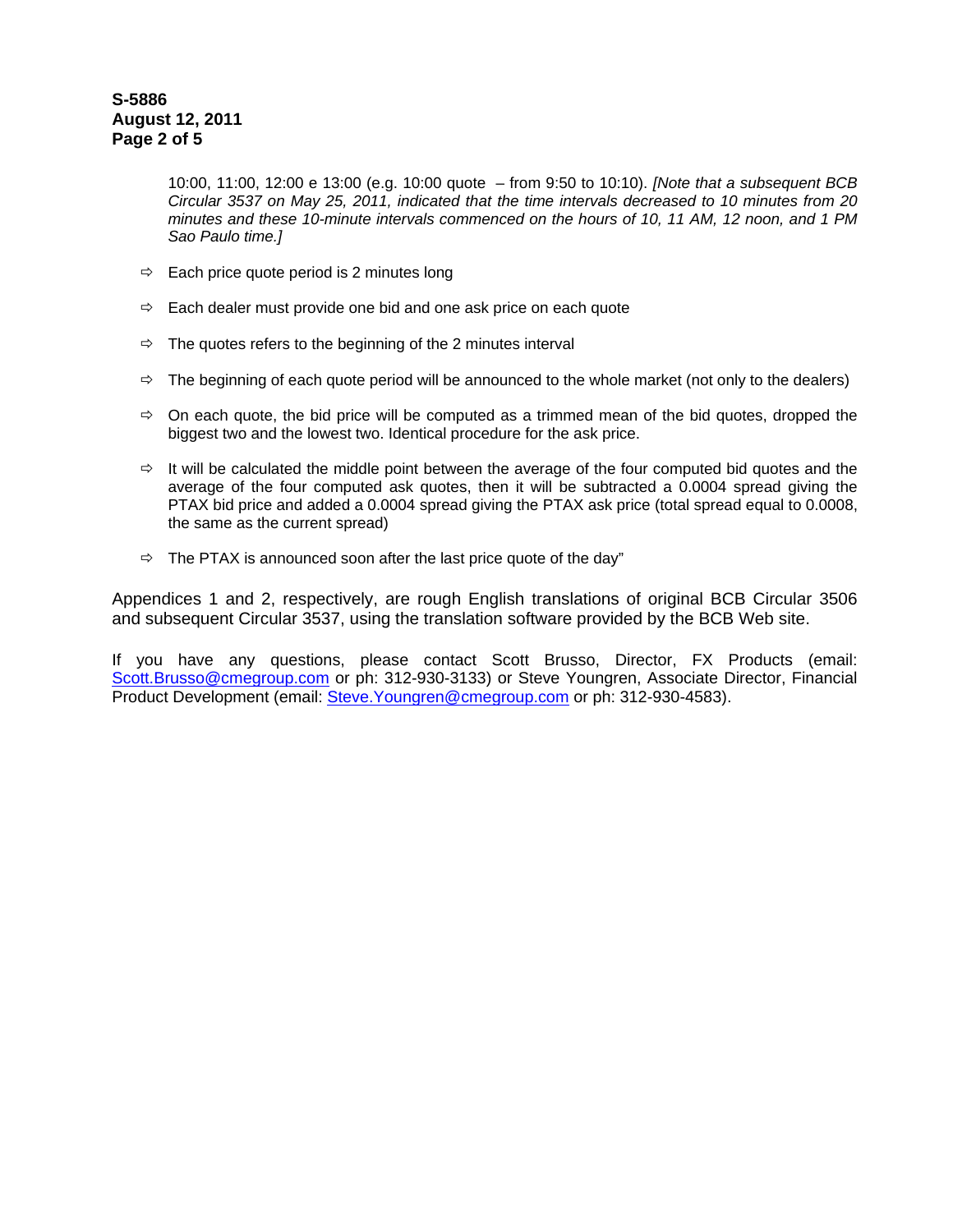### Appendix 1

### **CIRCULAR N. 003506**

Provides for the methodology of calculation of the exchange rate real / U.S. dollar announced by Banco Central do Brazil (PTAX). The Board of the Central Bank of Brazil, in session held on September 21, 2010, based on art. 11, item III, of Law No. 4595 of December 31, 1964,

DECIDED:

Art 1 The exchange rates for buying and selling dollars in the United States released by the Central Bank of Brazil, called rates PTAX, are calculated in accordance with this Circular, based on data obtained through consultations with institutions accredited to perform the purchase and selling currency with the foreign Central Bank of Brazil (dealers).

Art 2 The consultation with the dealers mentioned in art. 1, will be conducted by the Department of Banking Operations and Payments International(Depin)automatically and electronics, all working days, subject to the following conditions:

I - making four visits a day, lasting two minutes each;

II - random choice the start of each query within the following ranges: a) 9:50 a.m. to 10:10 am for the first consultation; b) 10:50 to 11:10 for the second query; c) 11.50 to 12.10 for the third query, and d) 12h50 to 13h10 for the fourth query;

III - supply required, by each dealer, a bid price and an asking price for the exchange rate in the interbank market in sight, with settlement on T +2, that best represent market conditions at the precise moment the start of the consultation;

IV - Irreversible quotations supplied by dealers.

§ 1 In the days when there is hours of operation are differentiated in the interbank foreign exchange, setting the number of visits and the time of its accomplishment will be reported to the dealers by prior Communiqué of the Central Bank of Brazil.

§ 2 The dealers must qualify with the Central Bank of Brazil to access the electronic system of consultation that comes with this article.

§ 3 If more than four quotations to buy or more than four sales quotations leave be informed in the same automatic query, the Depin held telephone conversations with dealers omitted.

§ 4 If there is still the absence of more than four quotations from the purchase or sale after consultation by telephone that in § 3, the query result will be obtained by consulting the system information of the Central Bank of Brazil.

Art 3 The exchange rate of purchase and exchange rate of sales for each query, respectively, to average the prices of purchase and sales quotations effectively provided by dealers, excluding, in each case, two high and two low.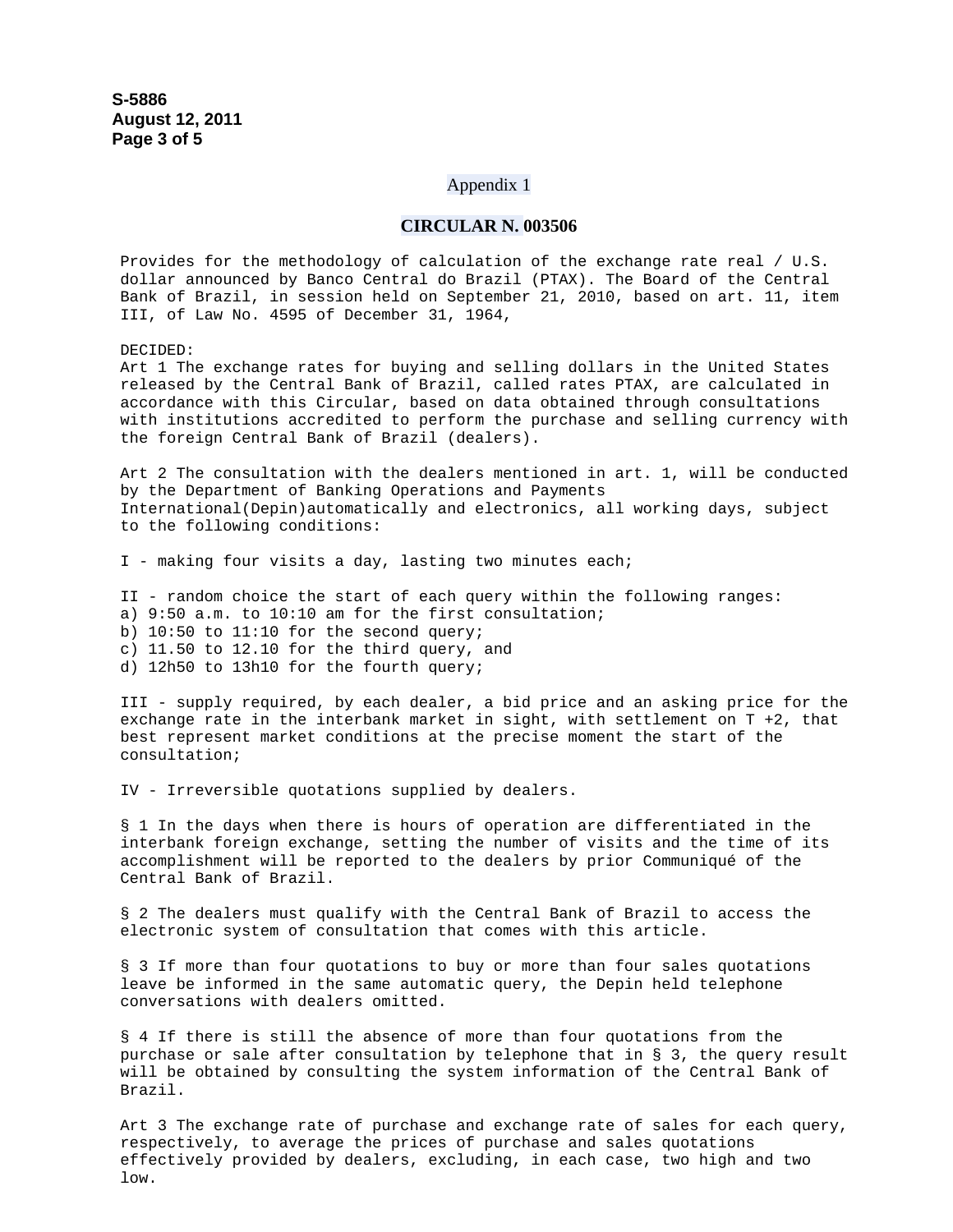§ 1 After each visit, rates of buying and selling obtained pursuant to this article will be validated against the parameters target markets.

§ 2 of the impossibility of obtaining rates of purchase and sale pursuant to this article, the query result will be replaced by price obtained by consulting the system information of the Central Bank of Brazil.

§ 3 The query result will be announced immediately after the procedures of verification and validation.

Art 4 The rates PTAX purchase and sale of the day, respectively, the arithmetic average of the rates of buying and selling rates obtained in the form of art. 3 being released by the Central Bank of Brazil together with the results of the last visit of the day.

Art 5 shall provide the dealers at each visit, quotes bid and ask that accurately represent the conditions of the interbank foreign exchange to the query.

§. It is the Central Bank of Brazil to evaluate the consistency of the prices offered by dealers, applying, if necessary, the measures provided for in the rules governing the selection process of foreign exchange dealers.

Art 6 This Circular shall enter into force, in the process of approval, as of January 21, 2011, and on a final on 1 July 2011, when it will be repealed Circular No. 3372 of December 12, 2007.

Sole Paragraph. Not applicable to the stage of the approval provisions of § 3 of art. 3 and art. 4 of this Circular. Brasilia, September 23, 2010.

Aldo Mendes Director